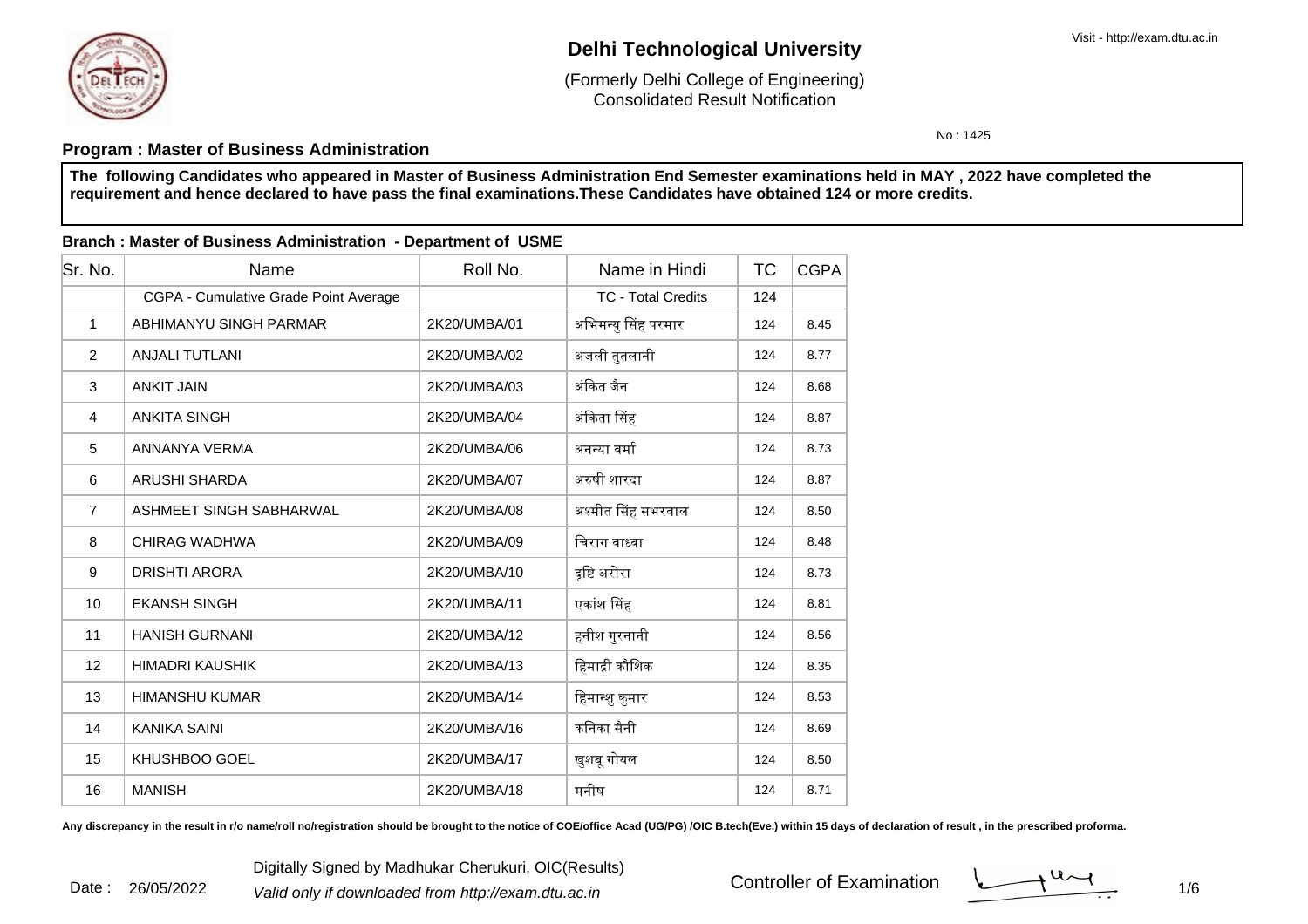Consolidated Result Notification(Formerly Delhi College of Engineering)

No : 1425

## **Program : Master of Business Administration**

 **The following Candidates who appeared in Master of Business Administration End Semester examinations held in MAY , 2022 have completed therequirement and hence declared to have pass the final examinations.These Candidates have obtained 124 or more credits.**

### **Branch : Master of Business Administration - Department of USME**

| Sr. No. | Name                                  | Roll No.     | Name in Hindi             | ТC  | CGPA |
|---------|---------------------------------------|--------------|---------------------------|-----|------|
|         | CGPA - Cumulative Grade Point Average |              | <b>TC - Total Credits</b> | 124 |      |
| 17      | <b>MANVI GOEL</b>                     | 2K20/UMBA/19 | मानवी गोयल                | 124 | 9.24 |
| 18      | <b>MONIKA YADAV</b>                   | 2K20/UMBA/20 | मोनिका यादव               | 124 | 8.65 |
| 19      | <b>MUDITA NIMJE</b>                   | 2K20/UMBA/21 | मुदिता निमजे              | 124 | 8.73 |
| 20      | NISHANT SHARMA                        | 2K20/UMBA/22 | निशांत शर्मा              | 124 | 8.34 |
| 21      | PALLAVI PRIYANKA                      | 2K20/UMBA/23 | पल्लवी प्रियंका           | 124 | 8.85 |
| 22      | <b>PARITOSH SINGH</b>                 | 2K20/UMBA/24 | पारितोष सिंह              | 124 | 8.03 |
| 23      | <b>PRACHI AIREN</b>                   | 2K20/UMBA/25 | प्राची ऐरन                | 124 | 9.11 |
| 24      | <b>PRAGYA</b>                         | 2K20/UMBA/26 | प्रज्ञा                   | 124 | 8.37 |
| 25      | PRIYA JOSHI                           | 2K20/UMBA/27 | प्रिया जोशी               | 124 | 8.63 |
| 26      | <b>PULKIT GUPTA</b>                   | 2K20/UMBA/28 | पुलकित गुप्ता             | 124 | 8.90 |
| 27      | <b>PULKIT MITTAL</b>                  | 2K20/UMBA/29 | पुलकित मित्तल             | 124 | 8.32 |
| 28      | RAHIL BATRA                           | 2K20/UMBA/30 | राहुल बतरा                | 124 | 7.89 |
| 29      | <b>RISHAB JOSHI</b>                   | 2K20/UMBA/31 | रिशब जोशी                 | 124 | 8.84 |
| 30      | <b>RISHABH GUPTA</b>                  | 2K20/UMBA/32 | ऋषभ गुप्ता                | 124 | 8.52 |
| 31      | <b>ROHIT SINGH</b>                    | 2K20/UMBA/33 | रोहित सिंह                | 124 | 8.66 |
| 32      | <b>SARANSH JAIN</b>                   | 2K20/UMBA/34 | सारांश जैन                | 124 | 8.84 |

Any discrepancy in the result in r/o name/roll no/registration should be brought to the notice of COE/office Acad (UG/PG) /OIC B.tech(Eve.) within 15 days of declaration of result, in the prescribed proforma.

 $\frac{1}{2}$  2/6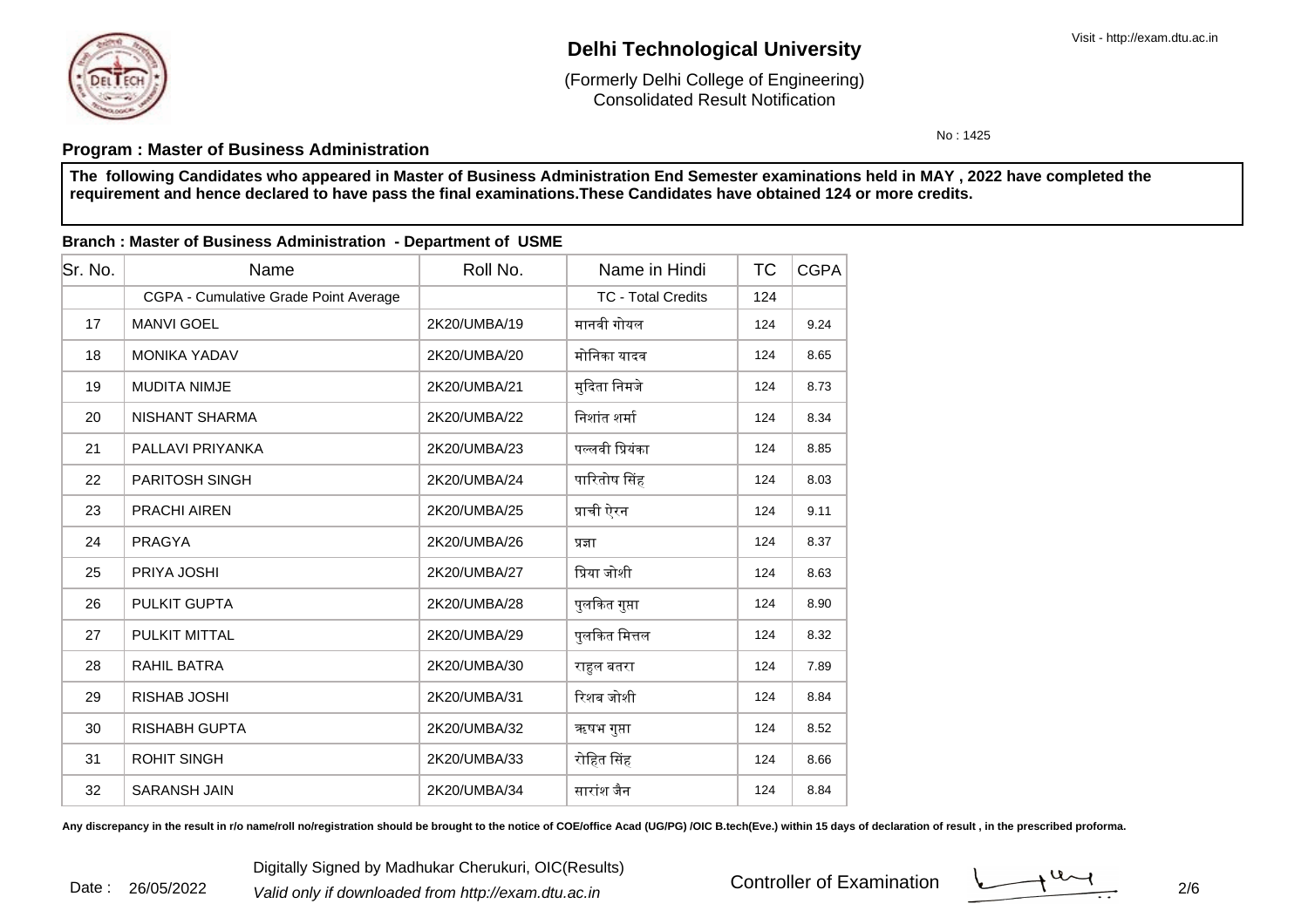Consolidated Result Notification(Formerly Delhi College of Engineering)

No : 1425

## **Program : Master of Business Administration**

 **The following Candidates who appeared in Master of Business Administration End Semester examinations held in MAY , 2022 have completed therequirement and hence declared to have pass the final examinations.These Candidates have obtained 124 or more credits.**

### **Branch : Master of Business Administration - Department of USME**

| Sr. No. | Name                                  | Roll No.     | Name in Hindi             | ТC  | <b>CGPA</b> |
|---------|---------------------------------------|--------------|---------------------------|-----|-------------|
|         | CGPA - Cumulative Grade Point Average |              | <b>TC - Total Credits</b> | 124 |             |
| 33      | <b>SAURABH BHURADIA</b>               | 2K20/UMBA/35 | सौरभ भुराडिया             | 124 | 8.53        |
| 34      | SHARANYA VOJJALA                      | 2K20/UMBA/36 | शरंया वोन्जाल             | 124 | 8.73        |
| 35      | <b>SHIVAM BATRA</b>                   | 2K20/UMBA/37 | शिवम बत्रा                | 124 | 8.89        |
| 36      | <b>SHIVANI JOSHI</b>                  | 2K20/UMBA/38 | शिवानी जोशी               | 124 | 8.68        |
| 37      | <b>SHRUTI JAIN</b>                    | 2K20/UMBA/39 | श्रुति जैन                | 124 | 8.69        |
| 38      | SNEHA GUPTA                           | 2K20/UMBA/41 | स्रेहा गुप्ता             | 124 | 9.16        |
| 39      | <b>SOURABH MITTAL</b>                 | 2K20/UMBA/42 | सौरभ मित्तल               | 124 | 9.03        |
| 40      | <b>SUPRIYA SINGH</b>                  | 2K20/UMBA/43 | सुप्रिया सिंह             | 124 | 9.23        |
| 41      | <b>TANYA KOHLI</b>                    | 2K20/UMBA/44 | तान्या कोहली              | 124 | 8.89        |
| 42      | <b>TUHINA CHAKRAVERTY</b>             | 2K20/UMBA/45 | तुहिना चक्रवर्ती          | 124 | 8.40        |
| 43      | <b>VEDANT JAIN</b>                    | 2K20/UMBA/46 | वेदांत जैन                | 124 | 8.52        |
| 44      | <b>VEDANT SHARMA</b>                  | 2K20/UMBA/47 | वेदांत शर्मा              | 124 | 7.95        |
| 45      | <b>VISHAL GARG</b>                    | 2K20/UMBA/48 | विशाल गर्ग                | 124 | 8.60        |
| 46      | <b>VIVEK BHARDWAJ</b>                 | 2K20/UMBA/49 | विवेक भारद्वाज            | 124 | 8.37        |
| 47      | <b>SARTHAK BHAUMIK</b>                | 2K20/UMBA/50 | सार्थक भौमिक              | 124 | 9.11        |
| 48      | <b>KUNAL K RAJPUT</b>                 | 2K20/UMBA/51 | कुनाल के राजपूत           | 124 | 8.31        |

Any discrepancy in the result in r/o name/roll no/registration should be brought to the notice of COE/office Acad (UG/PG) /OIC B.tech(Eve.) within 15 days of declaration of result, in the prescribed proforma.

Digitally Signed by Madhukar Cherukuri, OIC(Results)<br><sup>2</sup> Valid only if downloaded from http://exam.dtu.ac.in Controller of Examination Date : 26/05/2022

 $\frac{1}{1}$  3/6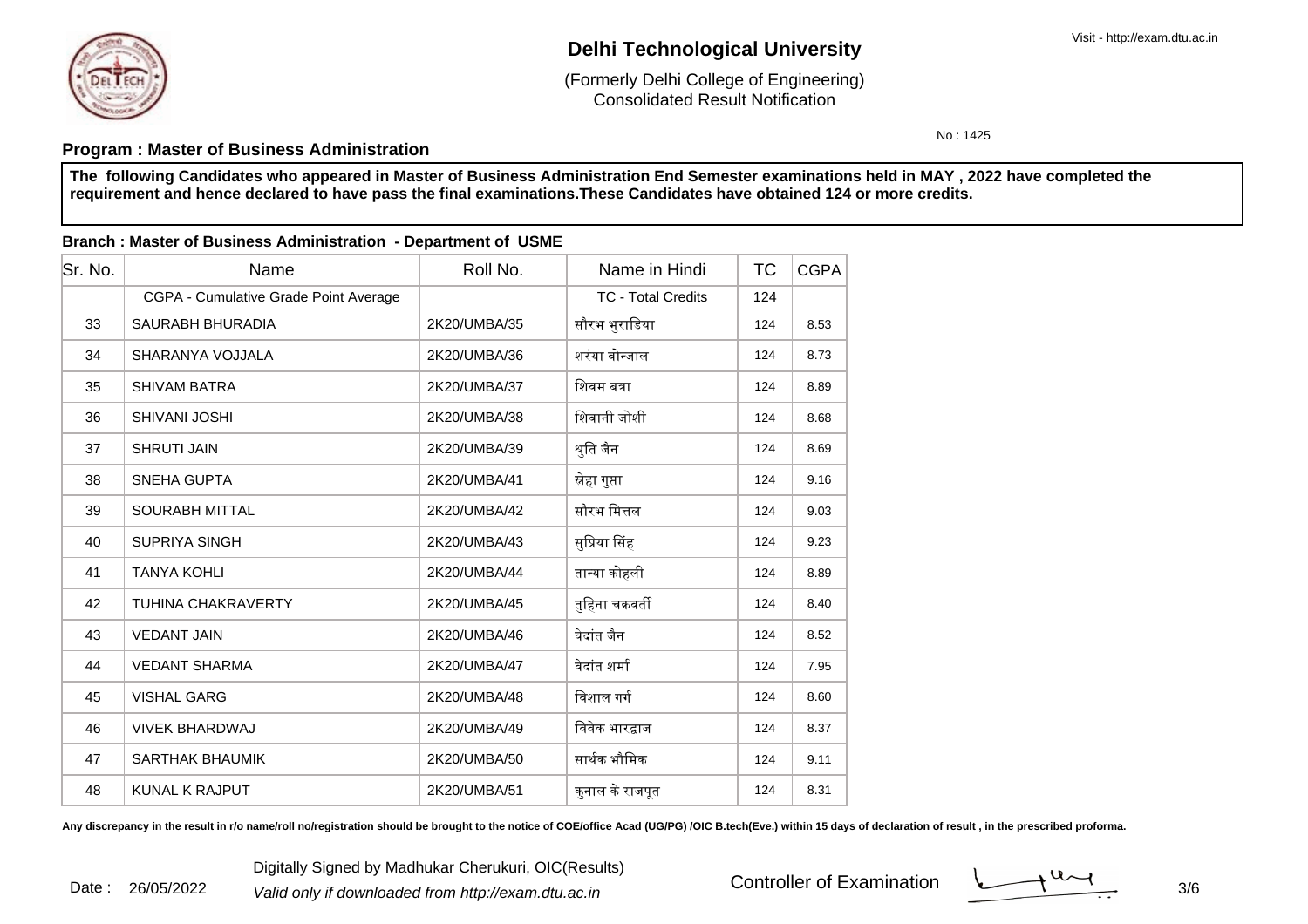Consolidated Result Notification(Formerly Delhi College of Engineering)

No : 1425

## **Program : Master of Business Administration**

 **The following Candidates who appeared in Master of Business Administration End Semester examinations held in MAY , 2022 have completed therequirement and hence declared to have pass the final examinations.These Candidates have obtained 124 or more credits.**

### **Branch : Master of Business Administration - Department of USME**

| lSr. No. | Name                                  | Roll No.     | Name in Hindi             | ТC  | <b>CGPA</b> |
|----------|---------------------------------------|--------------|---------------------------|-----|-------------|
|          | CGPA - Cumulative Grade Point Average |              | <b>TC - Total Credits</b> | 124 |             |
| 49       | <b>MUSKAN ARORA</b>                   | 2K20/UMBA/52 | मुस्कान अरोरा             | 124 | 8.68        |
| 50       | <b>ANSHUMAN SINGH</b>                 | 2K20/UMBA/53 | अंशुमन सिंह               | 124 | 9.00        |
| 51       | SHREYA MAKHIJA                        | 2K20/UMBA/54 | श्रेया मखीजा              | 124 | 8.92        |
| 52       | <b>ISHITAA KATHURIA</b>               | 2K20/UMBA/55 | इशिता कथूरिया             | 124 | 7.85        |
| 53       | <b>ADITI AGGARWAL</b>                 | 2K20/UMBA/56 | अदिती अग्रवाल             | 124 | 9.02        |
| 54       | <b>DIKSHA SINGH</b>                   | 2K20/UMBA/57 | दिक्षा सिंह               | 124 | 8.50        |
| 55       | <b>ARCHITA GUPTA</b>                  | 2K20/UMBA/58 | अर्चिता गुप्ता            | 124 | 8.02        |
| 56       | <b>ABHINAV GUPTA</b>                  | 2K20/UMBA/59 | अभिनव गुप्ता              | 124 | 8.44        |
| 57       | <b>AKANKSHA DUBEY</b>                 | 2K20/UMBA/60 | आकांक्षा दुबे             | 124 | 8.89        |
| 58       | <b>SAKSHI GUPTA</b>                   | 2K20/UMBA/61 | साक्षी गुप्ता             | 124 | 8.61        |
| 59       | PRIYANSHI ARORA                       | 2K20/UMBA/62 | प्रियांशी अरोड़ा          | 124 | 8.18        |
| 60       | <b>MUSKAN GOEL</b>                    | 2K20/UMBA/63 | मुस्कान गोयल              | 124 | 8.40        |
| 61       | <b>MANSI KUMAR</b>                    | 2K20/UMBA/64 | मानसी कुमार               | 124 | 8.40        |
| 62       | <b>SONAL KALRA</b>                    | 2K20/UMBA/65 | सोनल कालरा                | 124 | 8.24        |
| 63       | <b>NEHA GUPTA</b>                     | 2K20/UMBA/66 | नेहा गुप्ता               | 124 | 8.40        |
| 64       | <b>ALISHA KUMARI</b>                  | 2K20/UMBA/67 | अलीशा कुमारी              | 124 | 8.53        |

Any discrepancy in the result in r/o name/roll no/registration should be brought to the notice of COE/office Acad (UG/PG) /OIC B.tech(Eve.) within 15 days of declaration of result, in the prescribed proforma.

Digitally Signed by Madhukar Cherukuri, OIC(Results)<br><sup>2</sup> Valid only if downloaded from http://exam.dtu.ac.in discussed and the controller of Examination discussed and Date : 26/05/2022

 $4/6$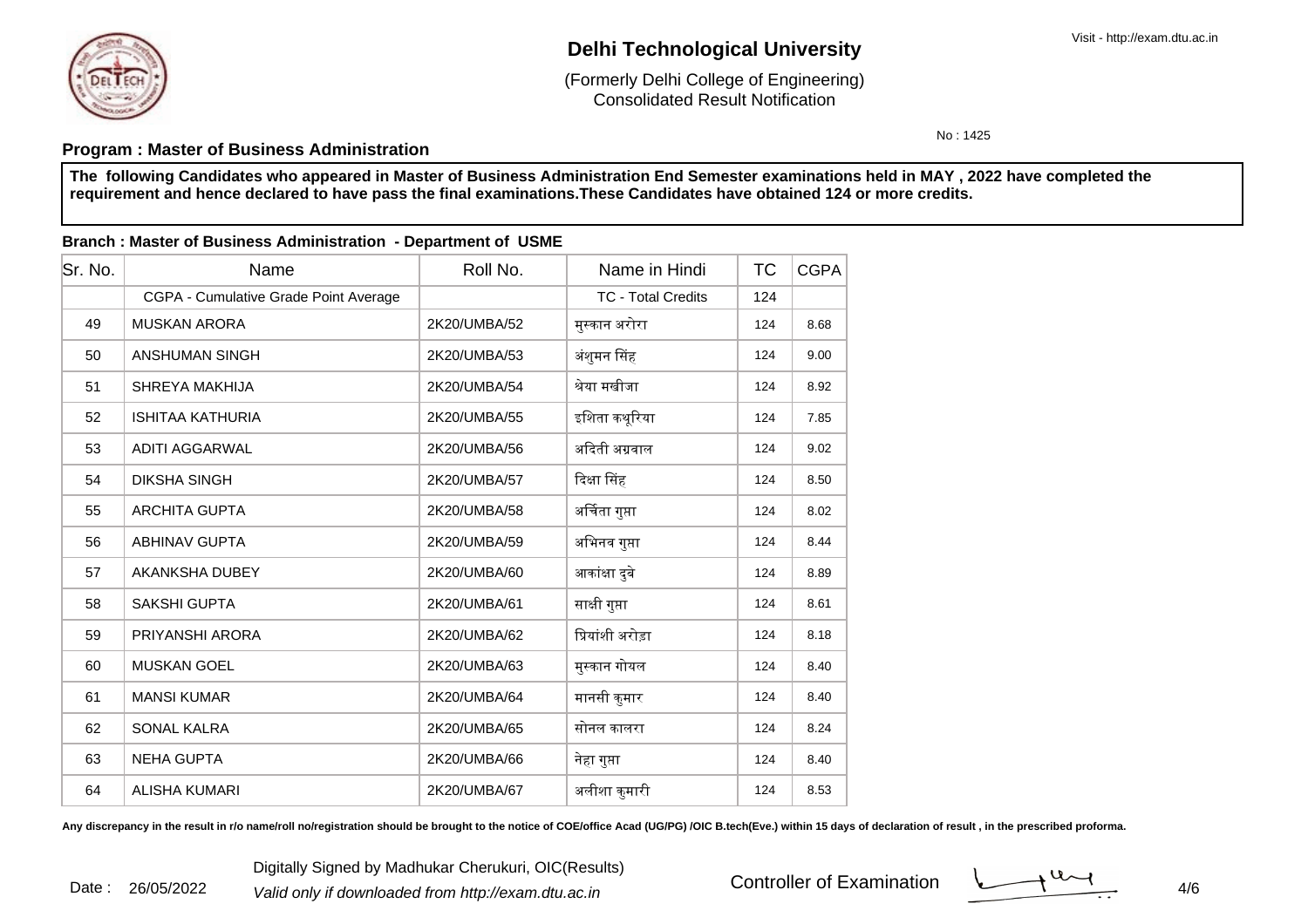Date : 26/05/2022

# **Delhi Technological University**

Consolidated Result Notification(Formerly Delhi College of Engineering)

No : 1425

## **Program : Master of Business Administration**

 **The following Candidates who appeared in Master of Business Administration End Semester examinations held in MAY , 2022 have completed therequirement and hence declared to have pass the final examinations.These Candidates have obtained 124 or more credits.**

### **Branch : Master of Business Administration - Department of USME**

| Sr. No. | Name                                  | Roll No.     | Name in Hindi             | ТC  | <b>CGPA</b> |
|---------|---------------------------------------|--------------|---------------------------|-----|-------------|
|         | CGPA - Cumulative Grade Point Average |              | <b>TC - Total Credits</b> | 124 |             |
| 65      | <b>MANSI CHAUDHARY</b>                | 2K20/UMBA/68 | मानसी चौधरी               | 124 | 8.82        |
| 66      | <b>SHUBH JAIN</b>                     | 2K20/UMBA/69 | शुभ जैन                   | 124 | 8.69        |
| 67      | <b>CHITRANGI GUPTA</b>                | 2K20/UMBA/70 | चित्रांगी गुप्ता          | 124 | 8.73        |
| 68      | <b>VAMA SIKKA</b>                     | 2K20/UMBA/71 | वामा सिक्का               | 124 | 8.66        |
| 69      | <b>VACHA SIKKA</b>                    | 2K20/UMBA/72 | वाचा सिक्का               | 124 | 8.58        |
| 70      | <b>SHIVAM SHUKLA</b>                  | 2K20/UMBA/73 | शिवम शुक्ला               | 124 | 9.13        |
| 71      | <b>ABHIJAY VERMA</b>                  | 2K20/UMBA/74 | अभिजय वर्मा               | 124 | 8.58        |
| 72      | AAKASH VERMA                          | 2K20/UMBA/75 | आकाश वर्मा                | 124 | 8.42        |
| 73      | <b>DRISHTI JOSHI</b>                  | 2K20/UMBA/76 | दृष्टि जोशी               | 124 | 8.81        |
| 74      | <b>GARIMA MEHTA</b>                   | 2K20/UMBA/77 | गरिमा मेहता               | 124 | 8.76        |
| 75      | <b>ANMOL TRIPATHI</b>                 | 2K20/UMBA/78 | अनमोल त्रिपाठी            | 124 | 8.44        |
| 76      | <b>BHAWNA</b>                         | 2K20/UMBA/79 | भावना                     | 124 | 8.73        |
| 77      | <b>MANMEET KAUR</b>                   | 2K20/UMBA/80 | मनमीत कौर                 | 124 | 8.44        |
| 78      | <b>SRISHTI KALRA</b>                  | 2K20/UMBA/81 | सृष्टि कालरा              | 124 | 8.85        |
| 79      | <b>RAVI HASIJA</b>                    | 2K20/UMBA/82 | रवि हसीजा                 | 124 | 8.82        |
| 80      | ARUSHI SRIVASTAVA                     | 2K20/UMBA/83 | आरुषि श्रीवास्तवा         | 124 | 8.63        |

Any discrepancy in the result in r/o name/roll no/registration should be brought to the notice of COE/office Acad (UG/PG) /OIC B.tech(Eve.) within 15 days of declaration of result, in the prescribed proforma.

 $\frac{1}{1}$  5/6